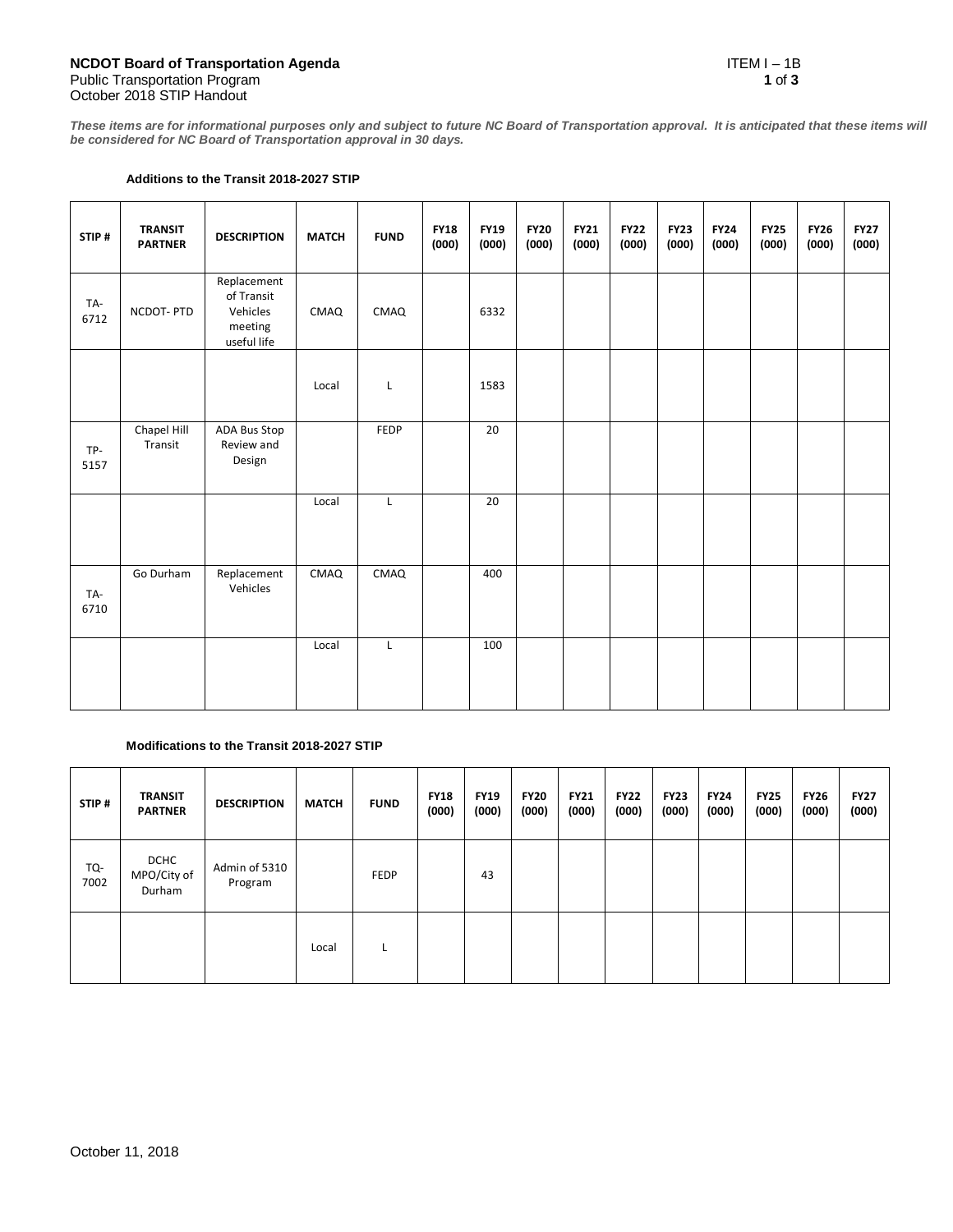## **NCDOT Board of Transportation Agenda** ITEM I – 1B Public Transportation Program **2** of **3** October 2018 STIP Handout

**These items are for informational purposes only and subject to future NC Board of Transportation approval. It is anticipated that these items will be considered for NC Board of Transportation approval in 30 days.** 

| 120<br>Local<br>L<br>TG-<br>Purchase of<br>GoDurham<br>FEDP<br>100<br>6178A<br>Service<br>25<br>Local<br>L |  |  |  |  | 120 | FEDP | EZ Rider<br>Senior Shuttle | Chapel Hill<br>Transit | TQ-<br>5104 |
|------------------------------------------------------------------------------------------------------------|--|--|--|--|-----|------|----------------------------|------------------------|-------------|
|                                                                                                            |  |  |  |  |     |      |                            |                        |             |
|                                                                                                            |  |  |  |  |     |      |                            |                        |             |
|                                                                                                            |  |  |  |  |     |      |                            |                        |             |
| Durham<br>Purchase of<br>TQ-<br>County<br>FEDP<br>100<br>3001<br>Service<br>Access                         |  |  |  |  |     |      |                            |                        |             |
| $\mathsf L$<br>25<br>Local                                                                                 |  |  |  |  |     |      |                            |                        |             |
| Mobility<br>TQ-<br>Orange<br>110<br>3002<br>County<br>Management                                           |  |  |  |  |     |      |                            |                        |             |
| 28<br>Local<br>L                                                                                           |  |  |  |  |     |      |                            |                        |             |
| Western<br>Program<br>5310<br>$\overline{23}$<br>TQ-<br>FEDP                                               |  |  |  |  |     |      |                            |                        |             |

| TQ-  | Western   | Program        | FEDP       | 5310   | 23  |  |  |  |  |
|------|-----------|----------------|------------|--------|-----|--|--|--|--|
| 7008 | Piedmont  | Administration |            |        |     |  |  |  |  |
|      | Regional  |                |            |        |     |  |  |  |  |
|      | Transit   |                |            |        |     |  |  |  |  |
|      | Authority |                |            |        |     |  |  |  |  |
| TG-  | Western   | Preventive     | <b>FUZ</b> | STBGDA | 334 |  |  |  |  |
| 6797 | Piedmont  | Maintanence    |            |        |     |  |  |  |  |
|      | Regional  |                |            |        |     |  |  |  |  |
|      | Transit   |                |            |        |     |  |  |  |  |
|      | Authority |                |            |        |     |  |  |  |  |
|      |           |                | ш.         | Local  | 83  |  |  |  |  |
|      |           |                |            |        |     |  |  |  |  |